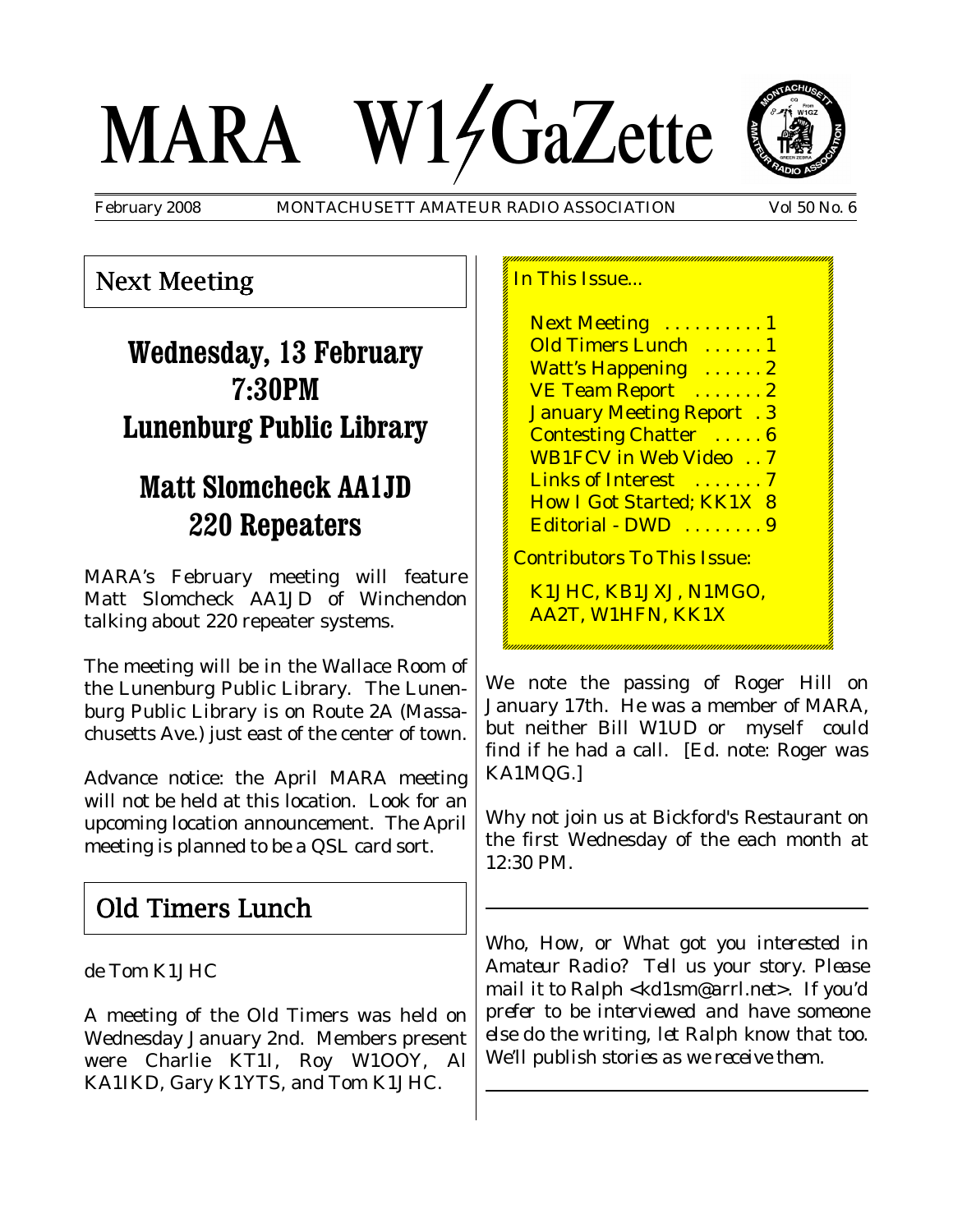## Watt's Happening

**Sundays, 0800 local 5330.5** (ch 1) USB Western Mass Emergency 60M Net Alternate frequencies are 5346.5 (ch 2), 5366.5 (ch 3), 5371.5 (ch 4), and 5403.5 (ch 5).

#### **Sundays, 0830 local 3937**

Western Mass Emergency Net. Alternate frequency is 3942 in case of QRN, QRM, or frequency in-use. Also a good idea to scan up and down 10kHz if you cannot find the net.

**Sundays, 0900 local 145.45-** Montachusett Emergency Net

**Mondays, 2000 local 147.525 simplex** Worcester Emergency Simplex Net

**Tuesdays, 1930 local 145.37-** Templeton Emergency Net

**Wednesdays, 2100 local 28.341** Harvard Repeater Club 10 meter sideband net "Activity Night"

**Nightly, 2100 local 146.97-** Central Mass Traffic Net

**First Monday, 1900 local 3943, 7245** RACES Net

**First Wednesday, 2000 local 3915** K1ARC Red Cross Net http://www.qsl.net/k1arc/

**Saturday, 16 February 2008, Marlboro** AARC Hamfest

**Sunday, 17 February 2008, Westboro** Antique Radio fest

**Saturday, 5 April 2008, Londonderry** IRS Hamfest

**Sunday, 6 April 2008, Framingham** FARA Hamfest

For more information and other 'Fests, see http://web.mit.edu/w1gsl/Public/ne-fleas

# VE Team Report

The MARA/Harvard Repeater Association VE Team held an exam session on December 26 for 4 candidates. All the candidates were successful, earning one new Technician license, two General upgrades and one Extra upgrade.

Volunteer examiners for the December session were John KK1X, Paul KD1YH, Tom K1JHC, and Jim W1DF.

The January VE session had no exam candidates pre-registered so the session was canceled.

The MARA/HRC VE Team holds exam sessions on the fourth Wednesday of the month. Those wishing to take exams are asked to pre-register with Paul KD1YH at 978-597-6535**.**

**If we have no pre-registered candidates by the weekend prior to the scheduled session we will cancel the session.**



Tell them you saw it in the W1/GaZette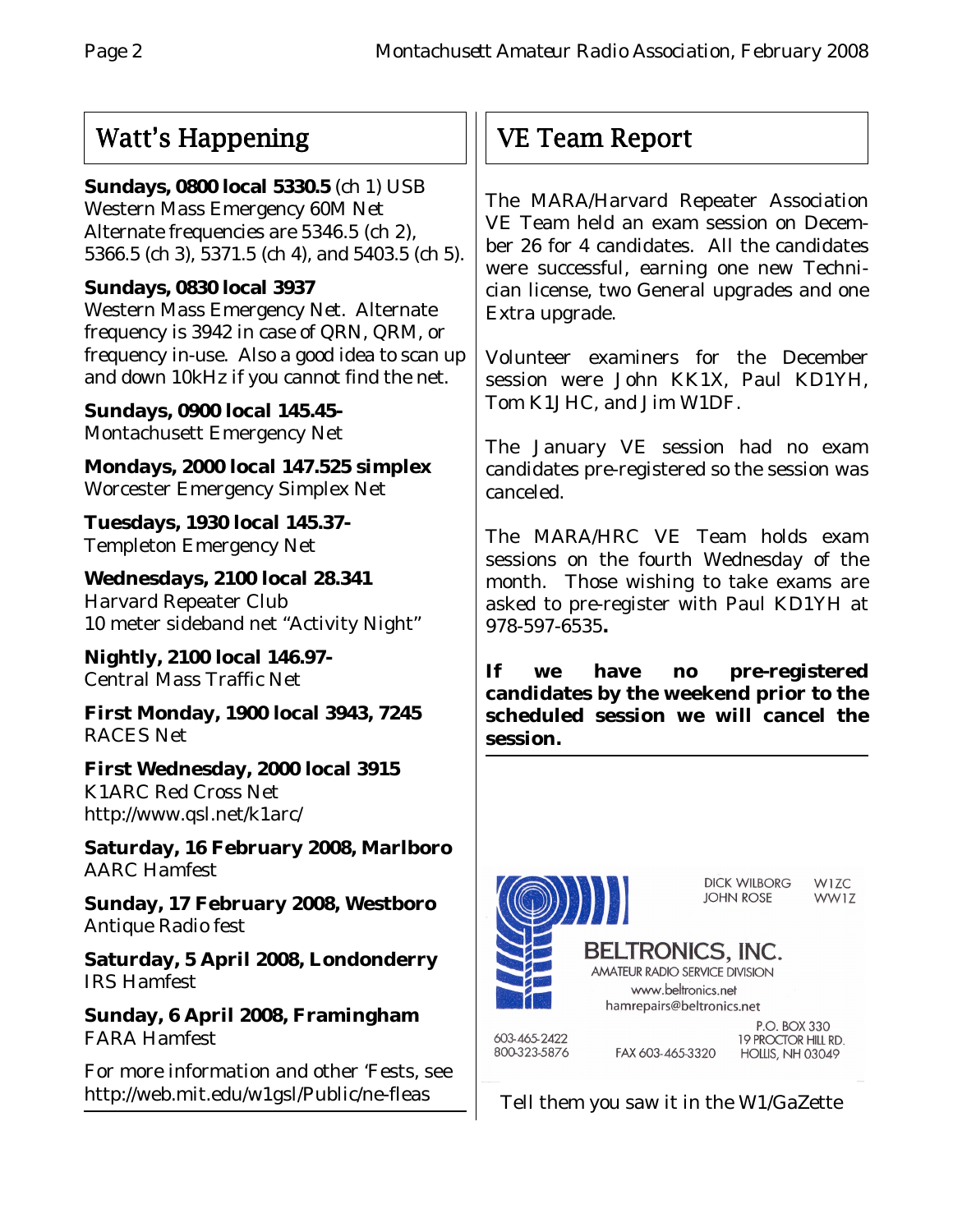## The MARA W1/GaZette

is published by the Montachusett Amateur Radio Association just prior to the monthly meeting. The newsletter is distributed free to members and friends of Amateur Radio.

Contents copyright © 2008, MARA. Permission to use in other Amateur Radio publications with credit to MARA is hereby granted.

The deadline for materials to appear in the W1/GaZette is noon on the Sunday before the first Wednesday of the month.

#### **NEWSLETTER STAFF:**

| <b>Editors:</b> | <b>Ralph Swick KD1SM</b>           |
|-----------------|------------------------------------|
|                 | <u>978-582-7351 kd1sm@arrl.net</u> |
| Webmaster:      | <b>Paul Upham KD1YH</b>            |

#### **MEMBERSHIP INFORMATION:**

|                     | <b>Club Secretary: Pauline Carulli KB1JXJ</b>     |                     |
|---------------------|---------------------------------------------------|---------------------|
| <b>Annual Dues:</b> | <b>Regular</b><br>Family                          | \$25<br><b>\$30</b> |
|                     | <b>Fixed income</b>                               | \$15                |
| <b>Meetings:</b>    | 2nd Wednesday, 7:30pm<br><b>September to June</b> |                     |

Mailing address: MARA PO Box 95 Leominster, MA 01453 Web site: http://www.w1gz.org/

#### **OFFICERS:**

| <b>Bill Leger, N1UZ</b>                                                                 | <b>President</b>      |
|-----------------------------------------------------------------------------------------|-----------------------|
| Ray Lajoie, KB1LRL<br>rplajoie@comcast.net                                              | <b>Vice President</b> |
| <b>Pauline Carulli, KB1JXJ</b><br>kb1jxj@arrl.net                                       | <b>Secretary</b>      |
| <b>Gordon LaPoint, N1MGO</b><br>n1mgo@arrl.net                                          | <b>Treasurer</b>      |
| <b>Charlie Cayen, KT1I</b><br>kt1i@arrl.net                                             | <b>Trustee</b>        |
| <b>MARA owns and operates the W1GZ repeater on</b><br>145.45 (CTCSS 74.4) in Fitchburg. |                       |

## January Meeting Report

de Pauline KB1JXJ

9 January 2008

Lunenburg Public Library Wallace Room, Lunenburg MA.

Present: 23; Bill N1UZ, Gordon N1MGO, Pauline KB1JXJ, Charlie KT1I, Ray KB1LRL, Tom AB1GF, Gary K1YTS, Norm W1BYH, John KK1X, Barry W1HFN, Nancy KB1KEF, Bob KB1JZU, David KB1OPS, Tom K1JHC, Al KA1AKD, Bette KB1PSP, Ralph KD1SM, Ed KB1LJJ, Duane KB1JAZ, George N7QU, Russ K1TSU, Bill W1UD, and Ann WA1S.

07:30 - General Meeting called to order and Introductions

07:31--- Reports:

Gordon - N1MGO Treasurer's Report

November 2007

Starting balance \$1018.35

Income

\$260.00 Dues & Raffle, holiday luncheon

Ending Balance \$1238.35

December 2007

Starting Balance \$1238.35

Income

\$121.00

raffle & dues

Expenses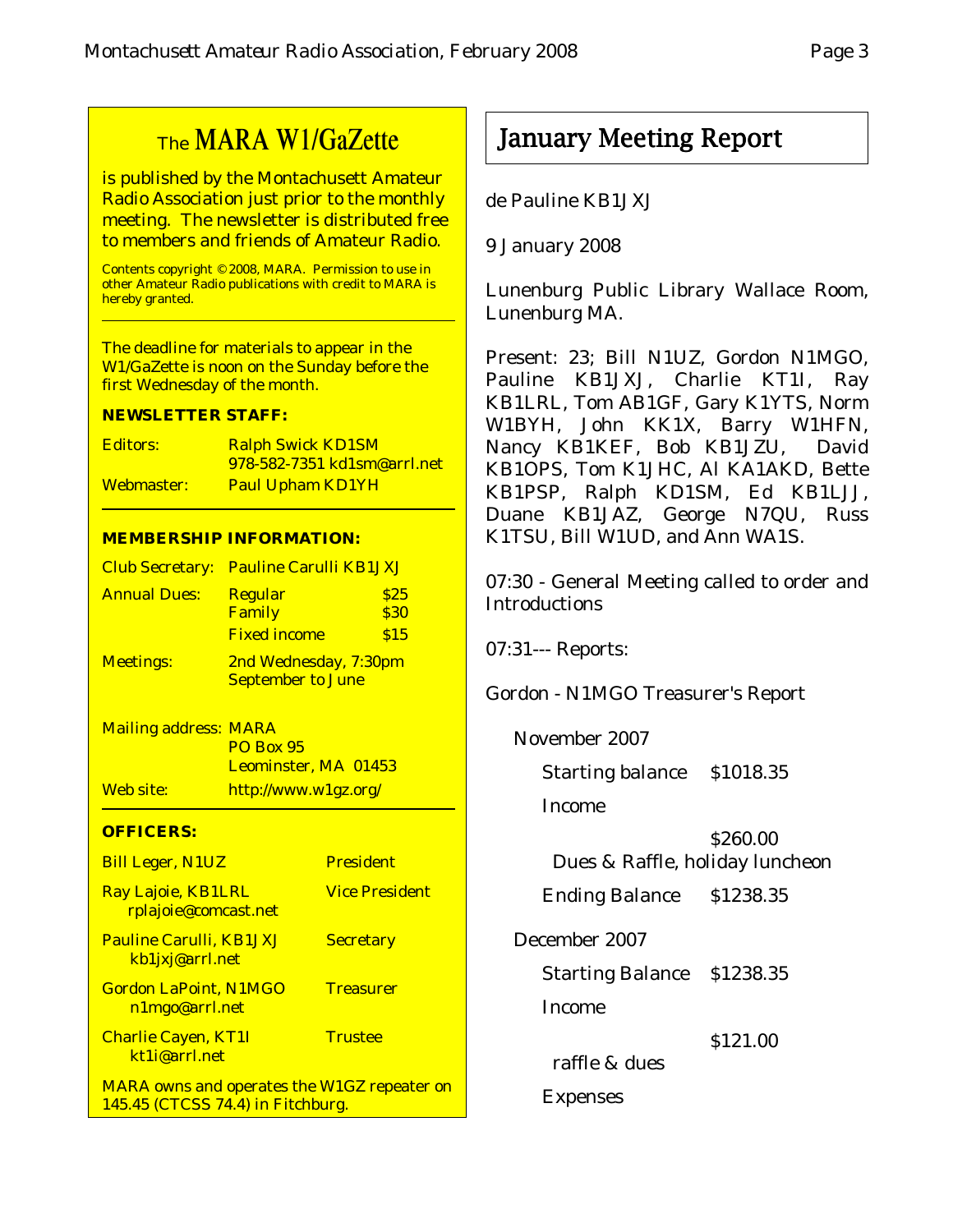| \$10.00<br>W1QSL cards                                                           | Crystals not ordered yet                                                                                                 |  |
|----------------------------------------------------------------------------------|--------------------------------------------------------------------------------------------------------------------------|--|
| \$90.00                                                                          | 7:45 Club recognitions                                                                                                   |  |
| Holiday luncheon checks<br>\$84.00                                               | Ralph KD1SM For his hard work on the<br>newsletter each month                                                            |  |
| <b>Post Office Box</b>                                                           | Pauline KB1JXJ For her organizational                                                                                    |  |
| <b>Ending Balance</b><br>\$1215.35                                               | work with social events and scheduling<br>monthly speakers                                                               |  |
| 07:35-- Motion to accept financial<br>report, Motion passed                      | 7:55 Ralph KD1SM Idea for newsletter<br>Club members interview each other topic<br>How did you get started in HAM Radio? |  |
| 07:36 Motion to accept November 2007<br>Secretary's report (written by KD1SM) as |                                                                                                                          |  |
| printed in newsletter                                                            | 7:56 Deerfield May 2 & 3 Details not all<br>published Ray = table?                                                       |  |
| 07:37 Motion Passed                                                              | Field Day; Westminster Academy Hill,<br>Letters going out to abutters                                                    |  |
| 07:37 Reports                                                                    |                                                                                                                          |  |
| 1. VP Report KB1LRL                                                              | February Meeting; Matt AA1JD, His<br>220 Repeaters                                                                       |  |
| Name tags and mailing of brochures<br>discussed                                  | Ralph KD1SM; Longsjo 4th of July<br>weekend. Order of events will be different<br>Norm<br>W1BYH<br>Guatemala             |  |
| 2. publicity KB1LRL                                                              |                                                                                                                          |  |
| Looking for a reliable source at the<br><b>Sentinel and Enterprise</b>           | TG9/W1BYH all modes RTTY, PSK 17 & 30<br>meters                                                                          |  |
| Has worked with the Telegram and<br>Gazette                                      | 7:50 Break                                                                                                               |  |
| 3. Web Master                                                                    | <b>Presentation</b> Ann Santos WA1S<br>7:58<br>Clipperton<br>TX5C DVD presentation of<br>expedition                      |  |
| Has been to school for one month to<br>improve his skills                        | 8:35 Q & A                                                                                                               |  |
| Asks for suggestions as to what club<br>members want to see on the web page      | 8:45 Adjourn                                                                                                             |  |
| 4. Repeater                                                                      | <b>Respectfully Submitted</b><br>Pauline R. Carulli, KB1JXJ<br>Secretary                                                 |  |
| New repeater in Gary's barn                                                      |                                                                                                                          |  |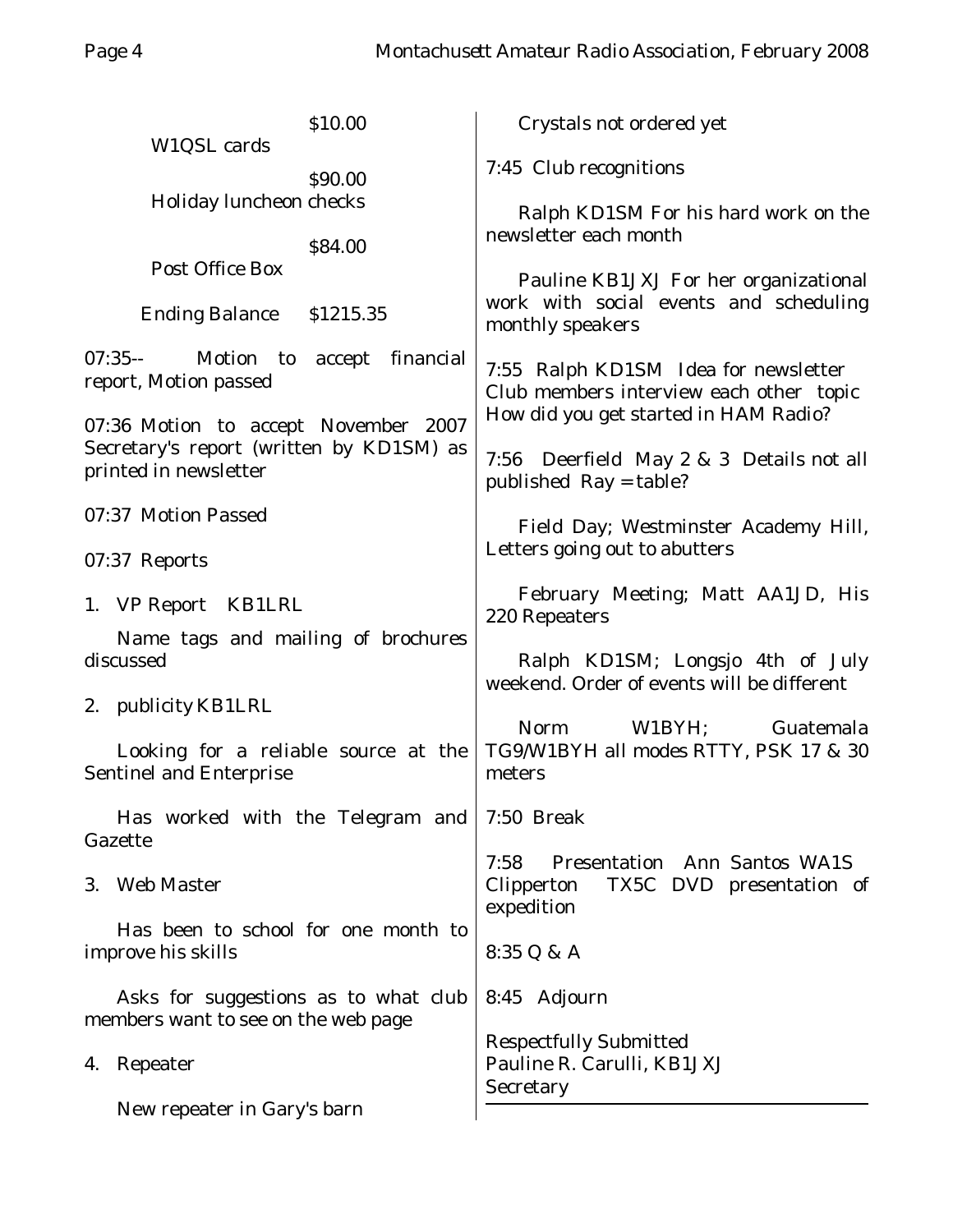

John KK1X (above) and Al KA1AKD (below) win the January raffle drawings. Each received a gift certificate to the local caffeine & donut dispensary.





Above: Paul KD1YH and Gary K1YTS examine a new piece of photographic equipment that came down Paul's chimney. Paul, this qualifies you to be another contributor to the GaZette!



Above: Ann WA1S prepares to talk about the Kure Atoll DXpedition. Her T-shirt notes the upcoming Clipperton Atoll DXpedition and the 30 year anniversary of the Clipperton DX Club.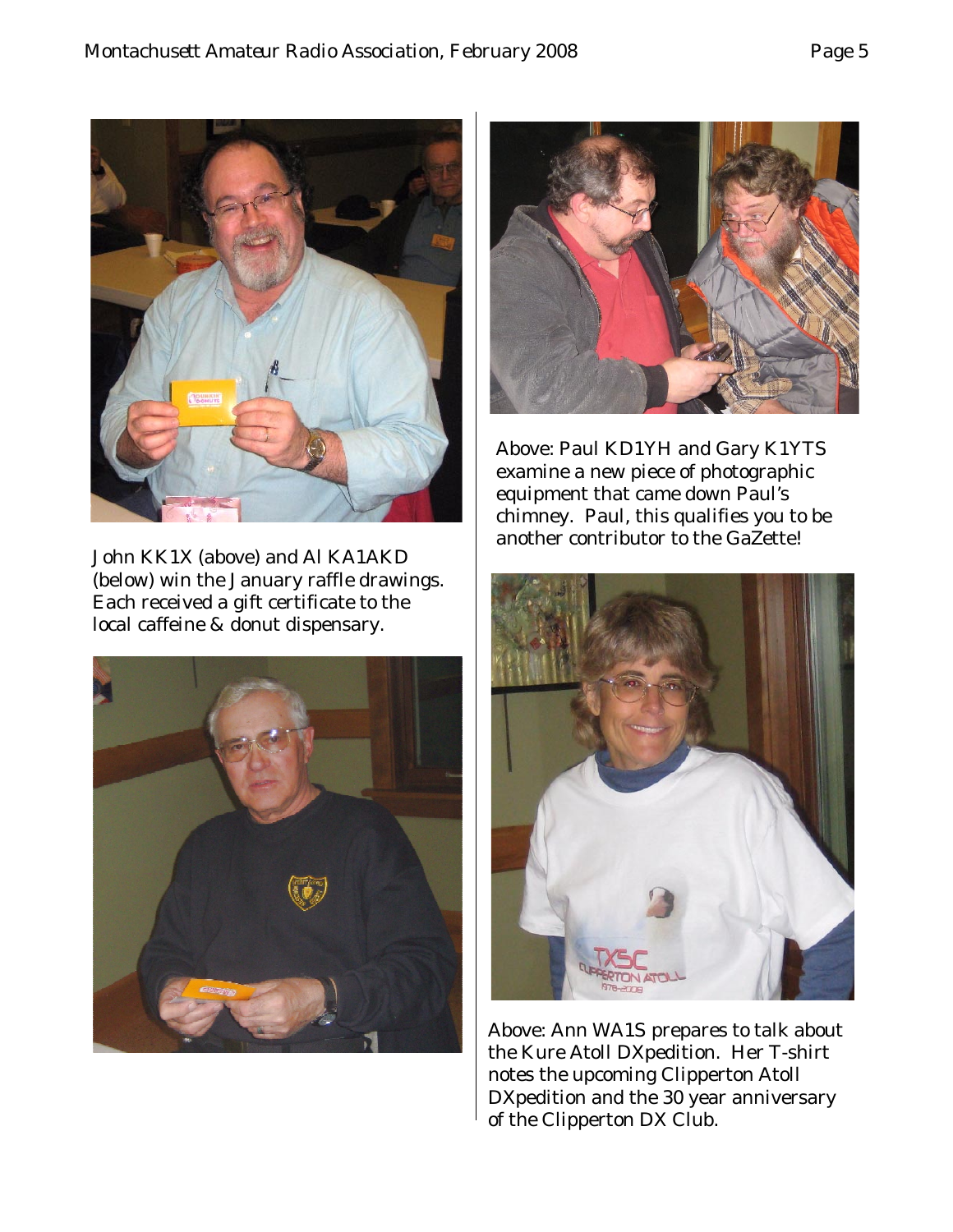# Contesting Chatter

de Gordon N1MGO



February 2008

Contests coming up in February:

9-10 Sat 0000 - Sun 2400 CQ World-Wide RTTY WPX Contest - RTTY

16-17 Sat 0000 - Sun 2400 ARRL International DX Contest - CW

22-23 Fri 2100 - Sat 2100 Russian PSK WW Contest - PSK31

23-24 Sat 0000 - Sun 2359 CQ WW 160-Meter Contest - SSB

23-24 Sat 1800 - Sun 0600 North American QSO Party - RTTY

Contests coming up in March:

1- 2 Sat 0000 - Sun 2400 ARRL International DX Contest - SSB

8- 9 Sat 1000 - Sun 1000 RSGB Commonwealth Contest - CW

9 Sun 0000 - 0400 North American Sprint Contest - RTTY

15 Sat 0001 - 2359 10-10 International Mobile QSO Party - All

15-16 Sat 1200 - Sun 1200 DARC HF-SSTV Contest - SSTV 22-24 Sat 0200 - Mon 0200 BARTG Spring RTTY Contest - RTTY

29-30 Sat 0000 - Sun 2359 CQ WW WPX Contest - SSB

The above contests are some of the big ones of the winter contest season.

There are many other contests also going on during February and March, including many State qso parties. Virginia, Idaho, Oklahoma, and Louisiana are just some of the states!

For more contests and information, with links to the rules see: http://www.sk3bg.se/contest/ or http://www.hornucopia.com/contestcal/conte stcal.html

KT1I and I will be setting up for multioperator from my house for the CQ World-Wide RTTY WPX Contest, this will be a great time to try your hand at RTTY contesting! Let me know if you would like to operate, or just observe, during that weekend, or any other that I'm contesting. The CQ WPX contests, which include RTTY, CW and SSB on different weekends, are lots of fun because the multipliers are all the different prefixes found in all the call-signs. That is why we will use KT1I for the station call, it much rarer than N1 or W1 prefix, so more stations will be looking for us! We may also setup to do the CW and SSB CQ WPX later in the spring.

During the last several RTTY contests I have seen a few signals that had problems, spurs, harmonics (audio), tx and rx on different frequencies and other artifacts that indicate the person is using AFSK and not FSK for RTTY. If you use AFSK for RTTY, or any of the other digital modes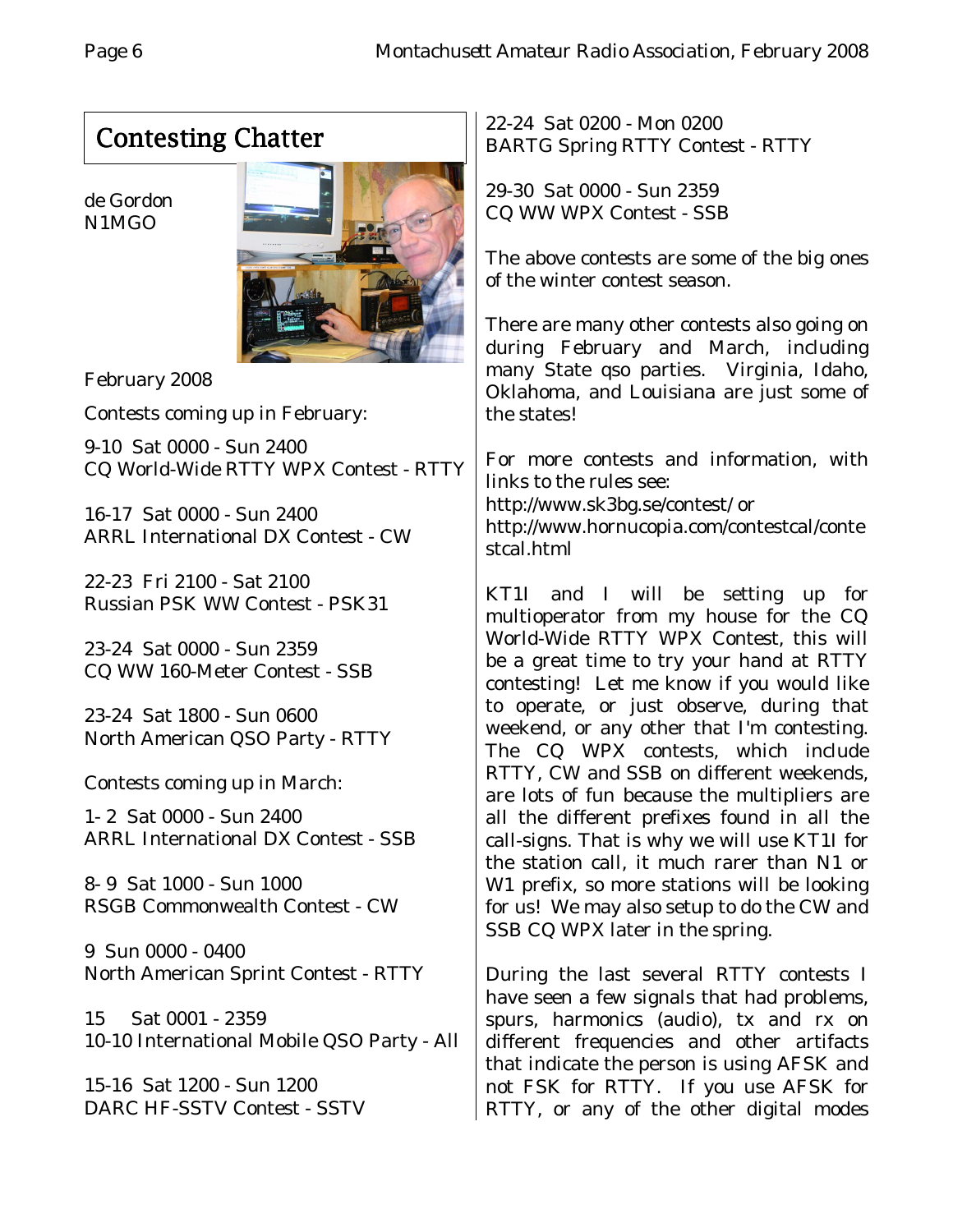using the sound card audio for transmit you should make a special effort to check your signal quality going out over the air.

If you have any questions about your signal quality on the air, check it! If you don't know how, or don't have an o'scope, ask for help! There are many club members that can help you check your signal quality, from as simple as just listening to your signal, to as complex as bringing test equipment to your shack.

I will be doing various contests through out the year, if you are interested in watching or participating in any contest let me know. Many of the contests have a multi-operator category that I will switch to if I have any other operators. I can use WriteLog or N1MM contest software, if you have a preference.

If you need help with log submission, or setup for a contest, I will try to help. Call me on the club repeater, or e-mail me, or stop by.

Gordon N1MGO

## Dave WB1FCV in Web Video

Barry W1HFN forwarded an email from Dave Farrington WB1FCV. Dave is well known to MARA Old Timers. He is now a minister in a church in Corpus Christi, Texas.

Dave's recognition of Martin Luther King is recorded in http://www.caller.com/video/?bcpid=980289 782&bctid=1385224657

*Thanks to W1HFN for forwarding this.*

## Links of Interest

de Randy KB3IFH

I thought it might be fun to post one or two links every week of some interesting websites we all come across. Obviously we could ask everyone to send theirs.

Here s a short list of examples. I keep quite a list broken out by all different categories such as DX, Antennas, Nets, Boat Anchors, Radio Clubs, etc.

http://n5xu.ece.utexas.edu/rfsafety/ - RF Safety Calculator

http://www.iaru.org/statsum00.html - Number of Amateur operators worldwide by country

http://www.amateurlogic.com/blog/ - Amateur Logic TV (TV shows on the internet by Amateurs for Amateurs)

http://www.arrl.org/FandES/field/regulation s/faq-60.html#two - 60M FAQ s

http://www.solarcycle24.com/ - Nice website if your into this stuff

73's Randy KB3IFH

*Thanks to AA2T for submitting this.*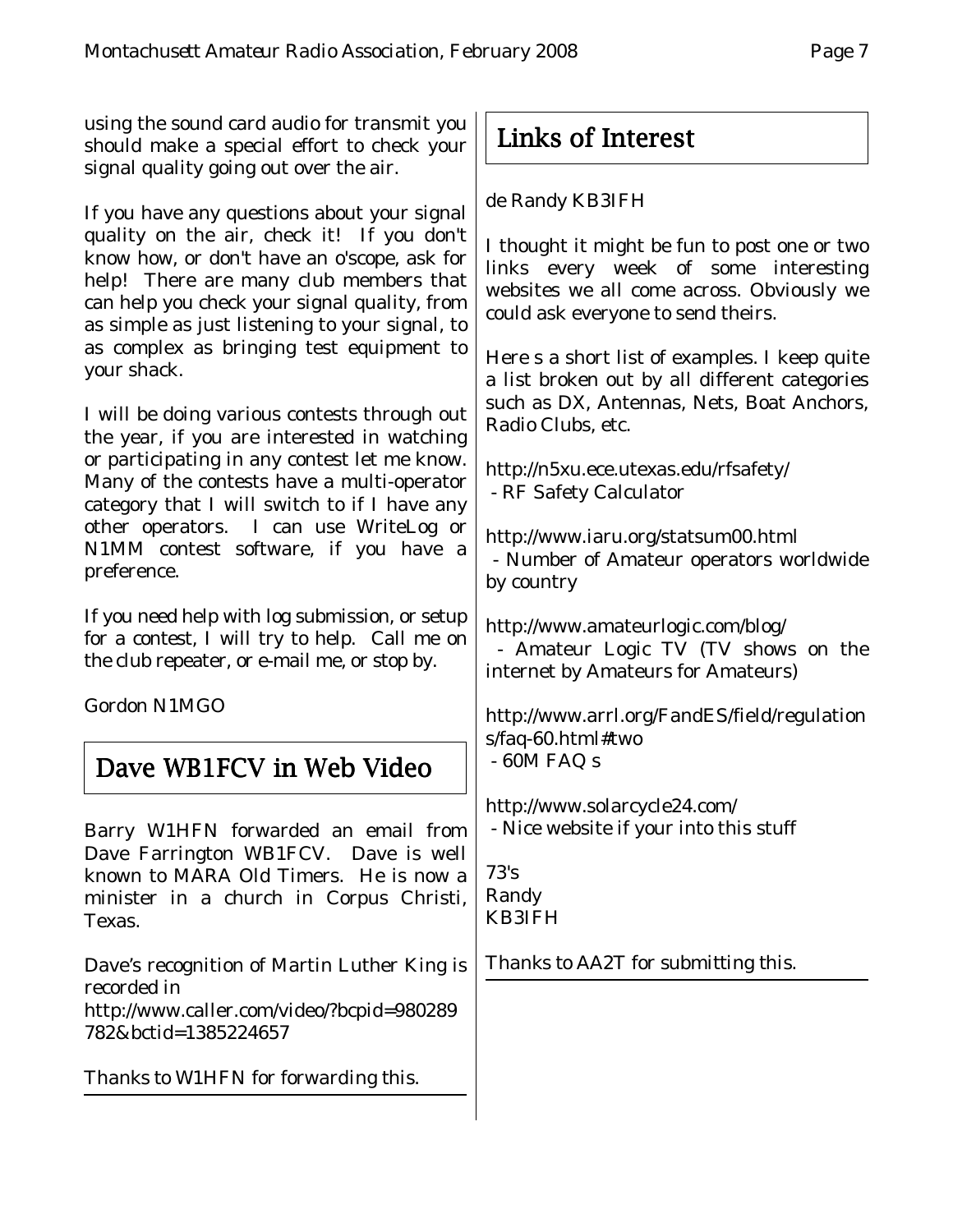## MTARA 20th Annual Amateur Radio & Electronics Hamfest

DATE: Saturday, March 08, 2007

LOCATION: Springfield Turnverein Club 176 Garden Street Feeding Hills, Ma. 01030-2528

TIMES:

Doors Open: 7:00 AM for Vendors 9:00 AM for Bargain Hunters

ADMISSION:

Adults: \$5.00 Children under 12 - FREE!

Tailgating: \$10 per parking space.

Tables: \$15.00 per 8 foot table.

FOR MORE INFORMATION OR TABLE RESERVATIONS CONTACT:

Cindy Loiero - K1ISS 27 Deepwoods Drive. Westfield, MA 01085-1703 Tel.: (413)-568-1175 k1iss-n1fi@comcast.net

Did you hear about the hungry clock?

It went back four seconds.

# How I Got Started - KK1X

No magic story. I was interested in science from childhood, and radio figured into that after I helped my older brother assemble some HeathKit CB walkie-talkies back in the 60's. I even joined the League as an Associate Member back in 1976 until my inability to learn Morse code frustrated my attempts to join the Amateur ranks. Cut to 2001. I found out that my neighbor (now N1PZ) was a ham and expressed interest. Philip told me that I no longer needed to learn Morse code, and after taking a number of practice tests on QRZ, I drove into MIT one evening and earned my Tech ticket - about two weeks before 9/11.

Since then I've gotten involved with the Nashoba club (via breakfast invitation from K1BG), the Montachusett club (via VE sessions in Shirley), and have joined the Minuteman group (via the now-defunct Crocker Public Service Group). Although I have managed to learn something from just about everyone, among my primary Elmers are W1XP, KD1SM, KD1LE, and N1MGO. I'm glad I finally got into the hobby - I should have stuck with it back in the 70's!

### John KK1X

*Ed: Please share your story in the W1/GaZette. What got you started? Why were you interested? Who helped to motivate you?*

*Next month: W1HFN's story.*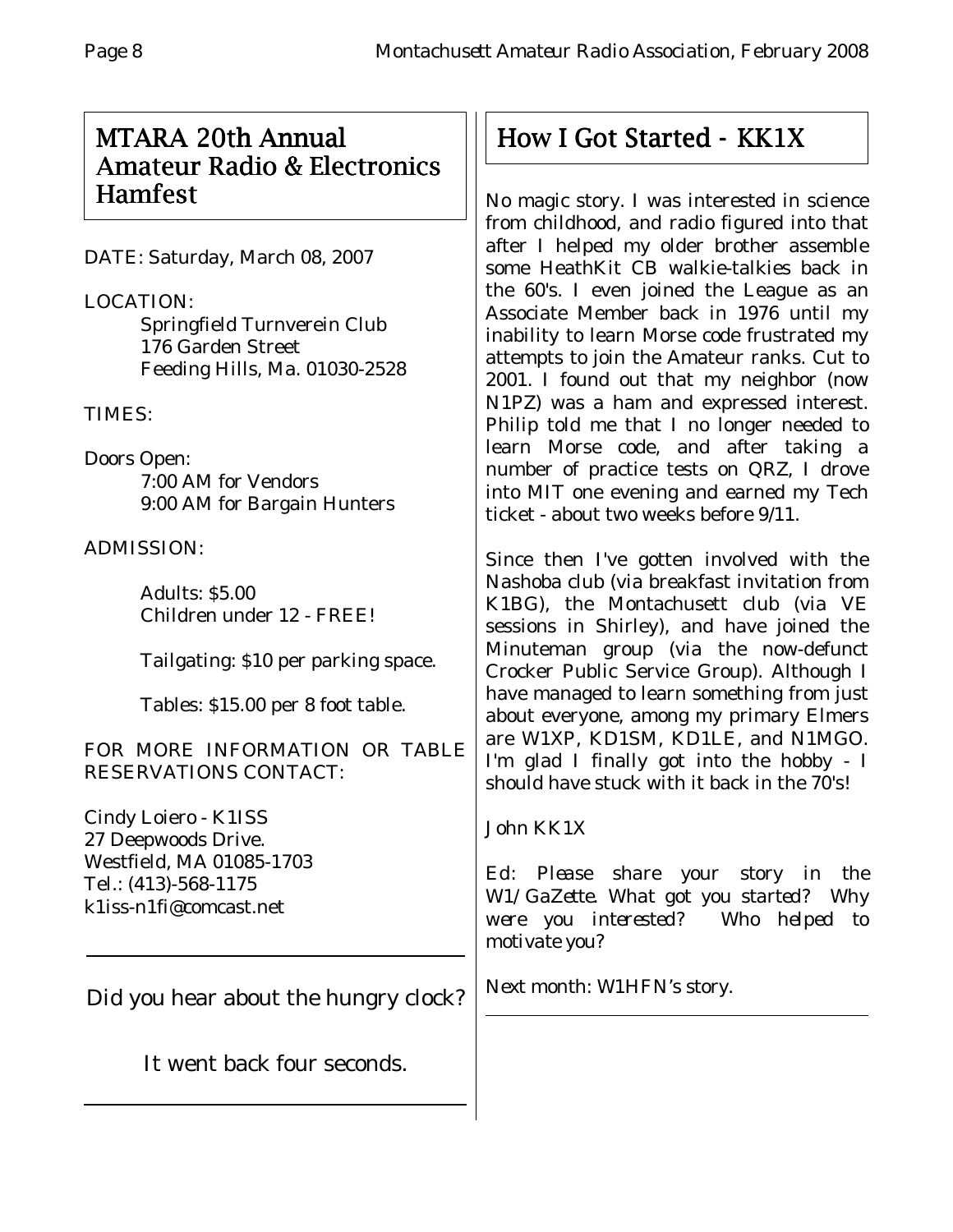# Editorial - DWD

#### de KD1SM

The Amateur Radio community appears to have successfully turned away last month a potentially huge restriction on mobile operation on the roads of the Commonwealth of Massachusetts.

In an attempt to make it easier for traffic safety enforcement officers to stop drivers who hold cell phones to their ears, a bill was introduced in the House to make it an offense to "operate a motor vehicle on a public way while using a mobile electronic device or a mobile telephone, unless said telephone is a hands-free mobile telephone."

The bill defined a "mobile electronic device" as "any hand-held or other portable electronic equipment capable of providing data communication between two or more persons". Sounds like that definition might cover all two-way radio, including Amateur Radio, right?

To accomplish this, the bill -- House 4477 - proposed to modify the existing Law that specifically *permits* use of a "mobile telephone" *as long as one hand remains on the steering wheel at all times.*

We've all seen drivers who are not giving their full attention to driving. They're doing all sorts of things, including reaching for stuff on the back seat, adjusting iPods, perhaps even typing an address into a GPS navigator. The number of electronic distractions available to us is certainly increasing. Clearly typing a text message on a cell phone is not among those things a Person With Common Sense would think wise to do while driving.

But, I'm sad to have to remind you, Common Sense is not as common as we all wish.

A quick letter-writing campaign from the Ham community rallied sufficient support from our elected representatives to have an amendment to this Bill accepted. The amendment changed the critical sentence in the middle of the bill striking out the exemption for mobile telephones and replacing that exemption with one for amateur radio. The bill that passed the House now explicitly puts amateur radio next to "citizens band radio" as permitted while operating a vehicle.

While this is an important recognition for the Amateur Radio Service and allows us to continue to provide all the volunteer and emergency communications that we have been providing for so long -- oh yes, and to continue our mobile rag-chews as well - let's not forget that despite all our training and practice, we are not immune from the trap of Driving While Distracted.

Read Stan Horzepa WA1LOU's timely editorial "Buying the Farm" (January 11) http://www.arrl.org/news/features/2008/01/11/1/ for a reminder of how quickly things can go Very Bad at 60 miles an hour.

Stan recommends that every mobile operator read Alan Applegate K0BG's Web site "Safe Mobile Operation" http://www.k0bg.com/safety.html

While you may feel that some of Alan's points go a bit far, let's not forget that we have a responsibility to operate legally *and* safely -- both our radios and our vehicles.

73 es be safe out there -Ralph